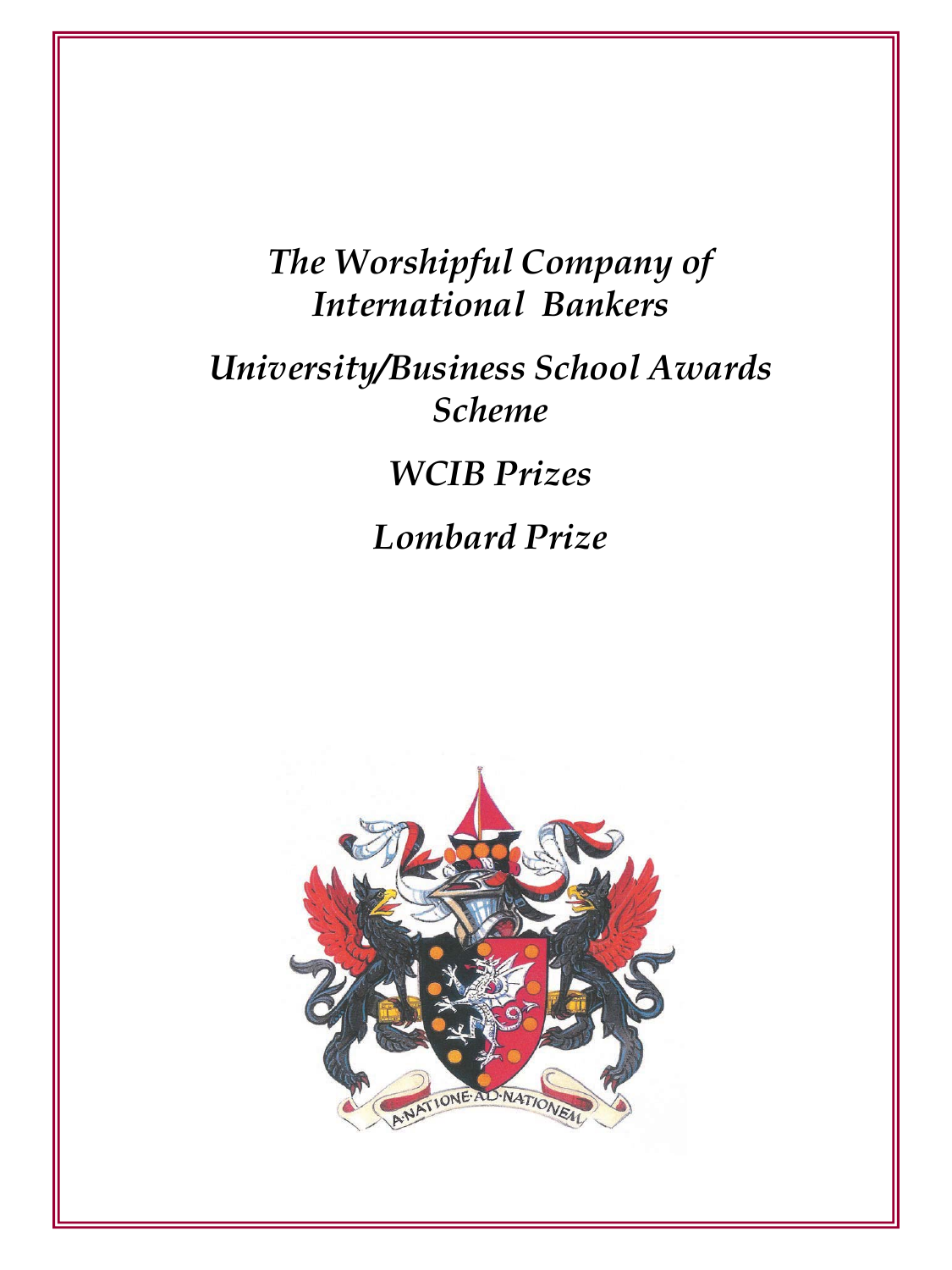### *Contents*

•*Background to the WCIB*

•*The Lord George Principles for Good Business Conduct*

•*WCIB Prize*

•*Lombard Prize*

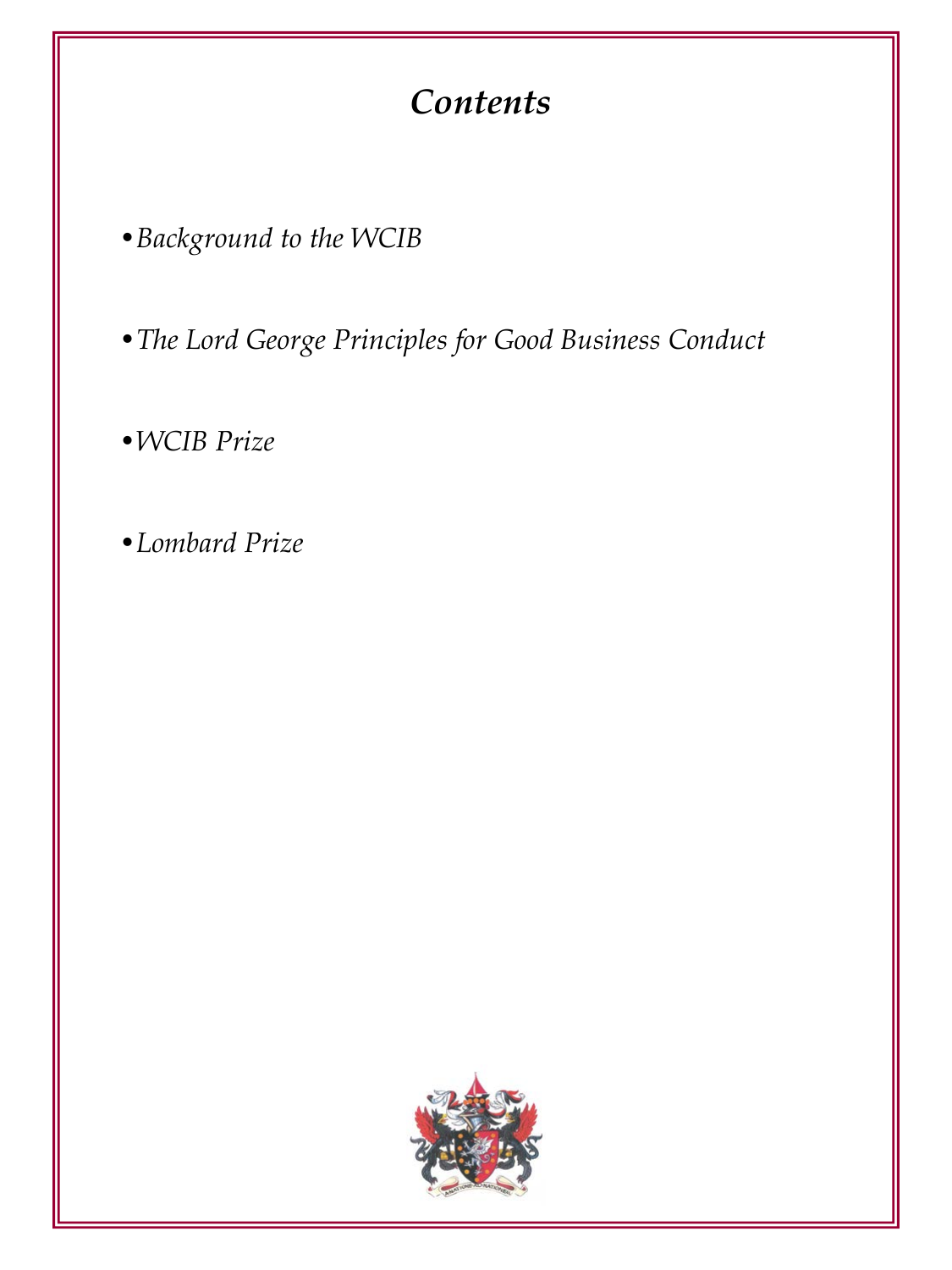## *Background to the Worshipful Company of International Bankers*

In 1999 the Court of Common Council of the City of London voted to extend the Freedom of the City to all, regardless of nationality. The Guild of International Bankers was founded in July 2001. On the 21 September 2004, the Guild was constituted a full Livery Company (106th) and the Company was granted a Royal Charter on the 10th December 2007.

Membership is open to all financial services professionals working within the City of London and overseas membership is available for the international financial community. The Company currently has over 700 members, drawn from over 250 institutions and with 43 nationalities represented. Many are senior bankers but,, membership extends throughout the professional ranks of the City and includes a number of finance students.

The central purposes of the Company emulate the evolution of the original purposes of the Livery Companies and Guilds namely:

**Fellowship**. The Company provides a forum for like-minded professionals, acts as a spiritual home for its members and is a focal point for participation in the City's ancient traditions.

**Charity.** The Company raises considerable funds for charitable works. Our current priority is helping underprivileged young people by Increasing Financial Literacy, Supporting education, Raising aspirations for education and employment, and Improving the likelihood of Employment. The company also supports the Lord Mayor London's appeal and other historic charities

**Education.** The Company maintains relationships with 17 Business Schools/ Universities where it provides prizes and opportunities for interaction. It funds bursaries at schools such as the City of London School, City of London School for Girls and Dulwich College. It also contributes to the Mansion House Scholarship scheme for overseas post-graduate students.

**Promotion of the Profession.** The company actively promotes the Lord George Principles for Good Business Conduct. It has developed relationships with 17 Universities to educate students and professors about the City and the profession while supporting improvement in financial literacy. Members are encouraged to engage with students providing information about careers in the City and the profession.

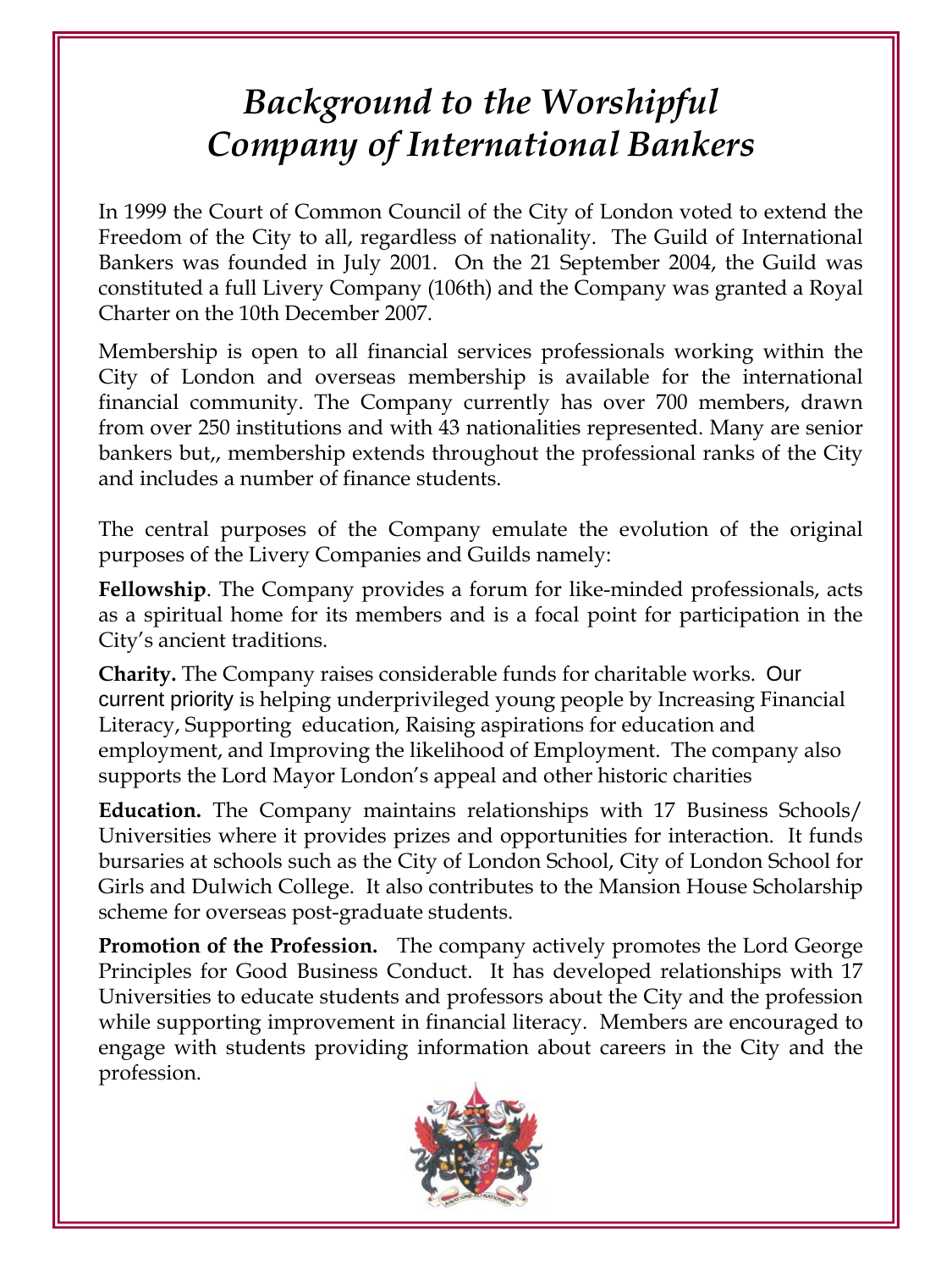# *The Lord George Principles for Good Business Conduct*

All members of the Company subscribe to the Lord George Principles for Good Business Conduct drawn up by the late Lord George of St Tudy, Past Master of the WCIB and Governor of the Bank of England from 1993-2003 . The 8 Principles are:

1. To act honestly and fairly at all times when dealing with clients, customers and counterparties and to be a good steward of their interests, taking into account the nature of the business relationship with each of them, the nature of the service to be provided to them and the individual mandates given by them.

2. To act with integrity in fulfilling the responsibilities of your appointment and to seek to avoid any acts, omissions or business practices which damage the reputation of your organization and the financial services industry.

3. To observe applicable law, regulations and professional conduct standards when carrying out financial service activities and to interpret and apply them according to Principles rooted in trust, honesty and integrity.

4. To observe the standards of market integrity, good practice and conduct required by or expected of participants in markets when engaged in any form of market dealings.

5. To be alert to and manage fairly and effectively and to the best of your ability any relevant conflict of interest. .

6. To attain and actively manage a level of professional competence appropriate to your responsibilities, to commit to continued learning to ensure the currency of your knowledge, skills and expertise and to promote the development of others.

7. To decline any engagement for which you are not competent unless you have access to such advice and assistance as will enable you to carry out the work competently.

8. To strive to uphold the highest personal and professional standards.

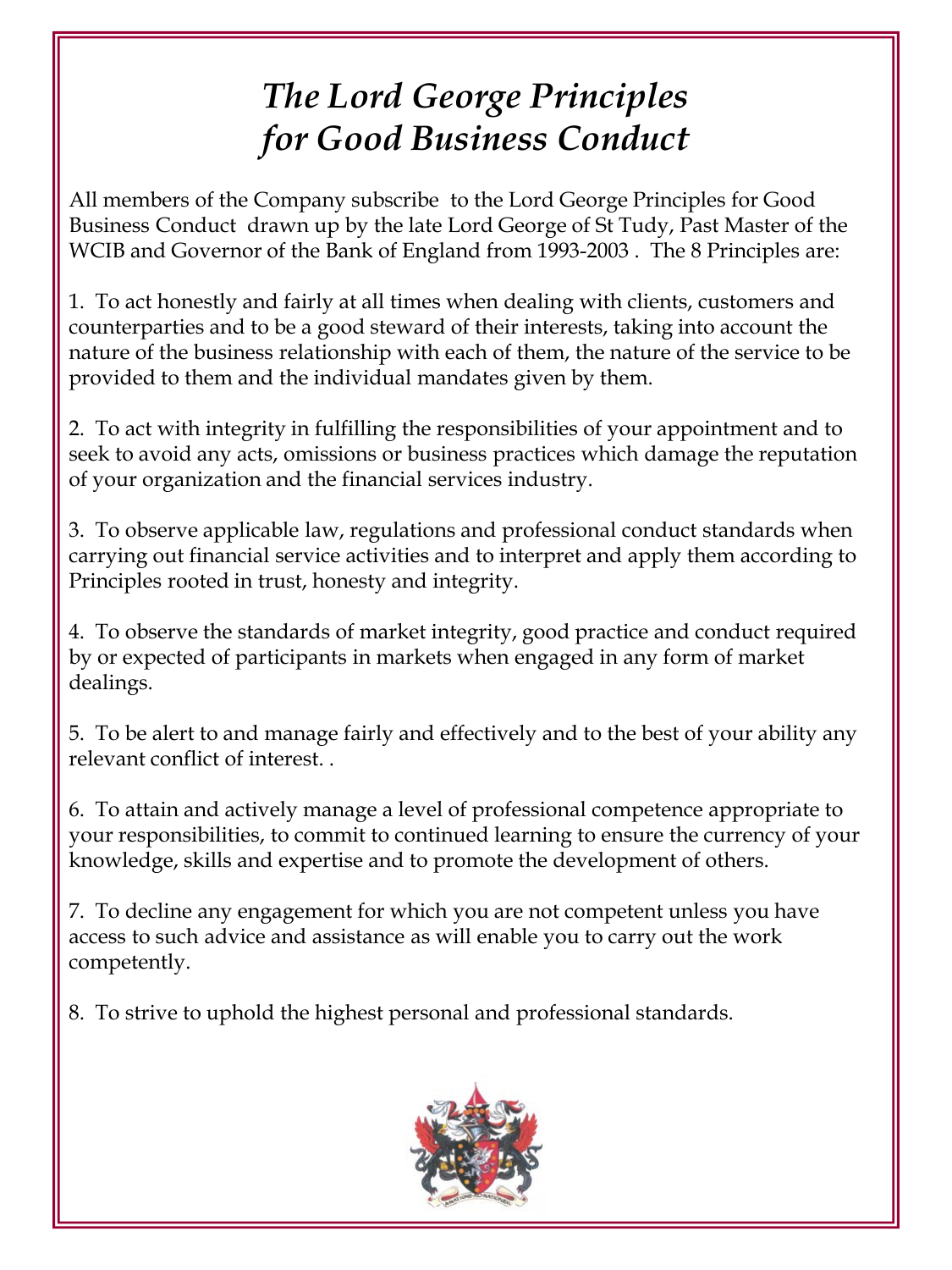## *Worshipful Company of International Bankers Prize*

The Worship Company of International Bankers (WCIB) places a high value on relationships with Universities and Business Schools involved in postgraduate finance facilities. The relationships offer a gateway into the WCIB and the City for faculty and students alike.

In turn the WCIB supports postgraduate and undergraduate institutions with a number of potential services. For example, the WCIB has provided City mentors for students, speakers for classes/events/career sessions, event sponsorship and general support to institutions.

A starting point for the relationship with the institution is the awarding of the annual WCIB prize to a student for the best dissertation or extended piece of written work as assessed by faculty. Typically the work will be related to the City, international banking or an aspect of finance. The winner receives a certificate of merit and £300. The winner also qualifies to participate in the annual WCIB Lombard Prize competition.

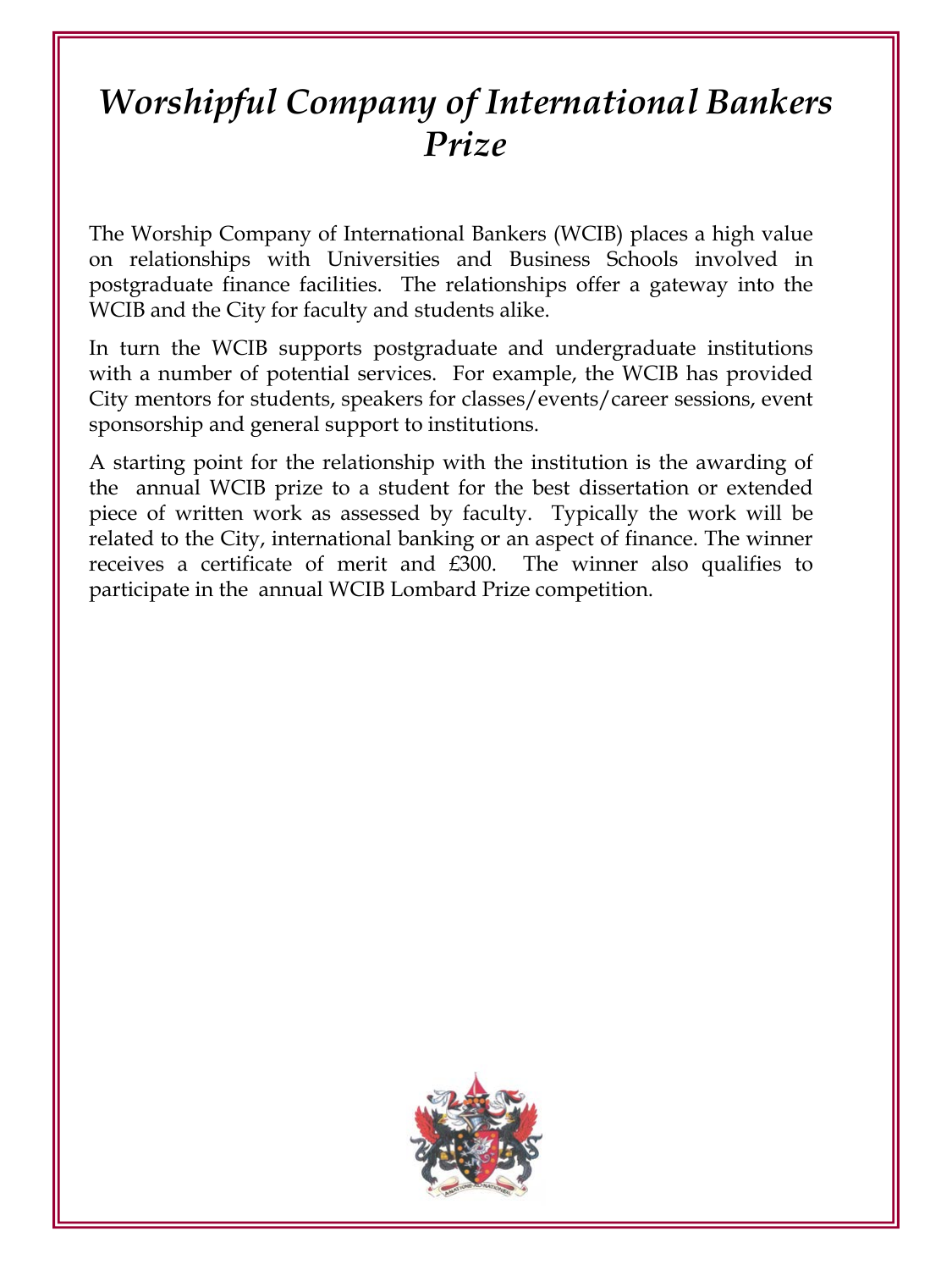#### *Lombard Prize*

The Prize was initiated by Alan Moore CBE in the early 1990's when he was Chairman of the Lombard Association to reward an outstanding student of the City University (now the Sir John Cass Business School) evening MBA Programme. Subsequently the Lombard Association was merged with the Bankers Club which, in turn, formed the core base for the formation of the Worshipful Company of International Bankers. When the Company was formed in 2001 it was agreed that the Company would continue to support the Prize and it was renamed the Worshipful Company of International Bankers Lombard Prize. In 2009 the Court of Assistants agreed that the Lombard Prize should be extended to include the winners of Company prizes at all of the universities and business schools which are affiliated with the Company.

The Prize consists of –

• **A sold silver Armada dish, inscribed with the Company and winner's names;**

• **A cheque for £1500.00;**

• **A certificate of merit;**

• **The winner will be offered Honorary Membership of the Company for one year and will be invited to attend the Annual Banquet (held in February/March) to receive the Prize.**

The Banquet is a prestigious event in the City calendar and is attended by the Lord Mayor and Sheriffs, other senior figures within the City of London and many VIPs from the UK and international financial services.

The prize winner will be selected from the business schools or universities that currently have an annual Company Prize, with each individual prize winner submitting a 1000 word executive summary based upon their winning dissertation/extended piece of written work. Additionally, the prize winner must submit a 5 minute oral presentation (by disc or download) responding to topical questions set by the Awards Committee. The deadline for submissions to be judged is the first or second week of January.